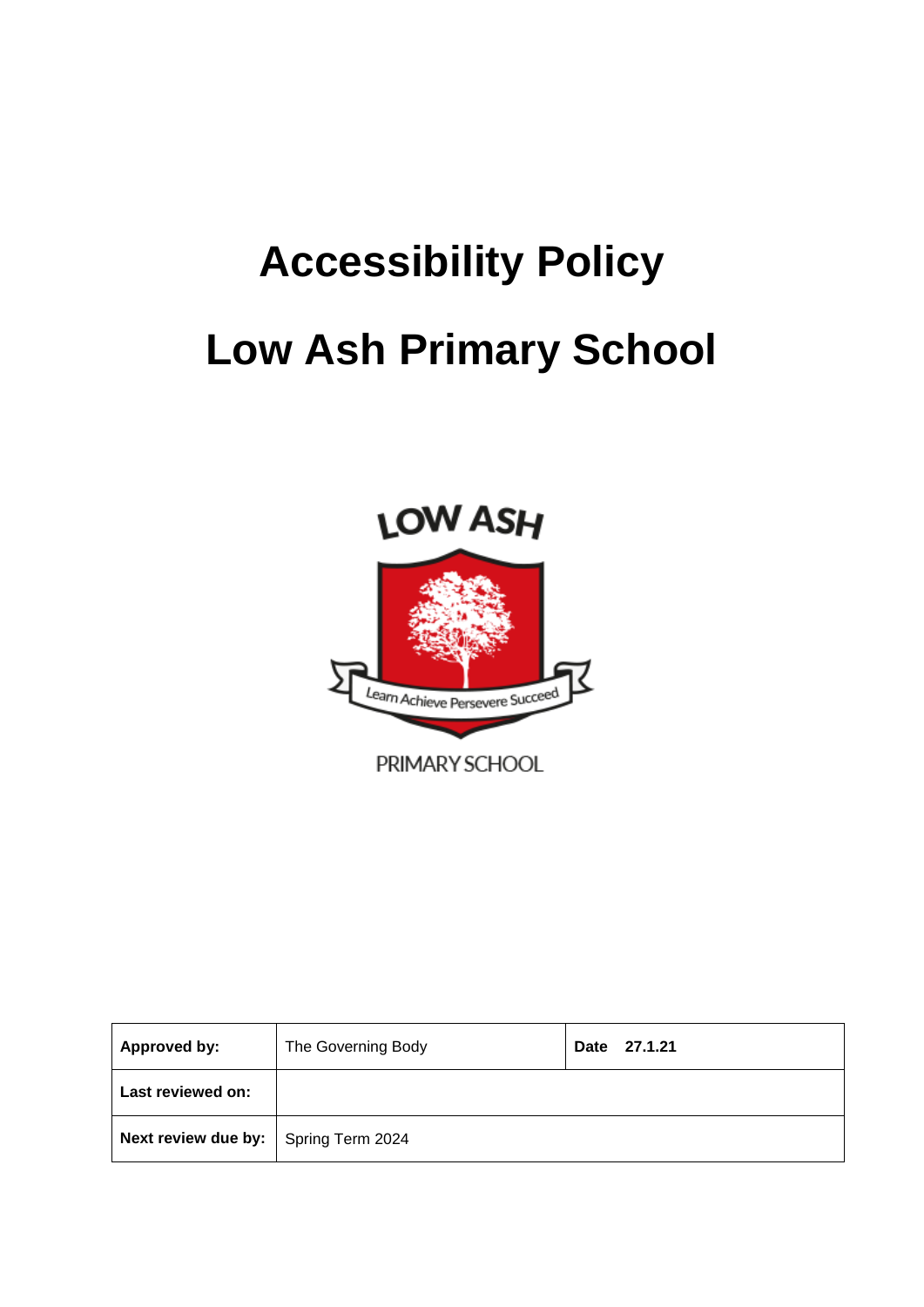#### **Contents:**

#### [Statement of intent](file:///C:/Users/Sharon.Giedrojt/AppData/Local/Microsoft/Windows/INetCache/Content.Outlook/MP6W85CN/Accessibility%20Policy%20Jan%202021.doc%23_Statement_of_intent_1)

- 1. [Legal framework](file:///C:/Users/Sharon.Giedrojt/AppData/Local/Microsoft/Windows/INetCache/Content.Outlook/MP6W85CN/Accessibility%20Policy%20Jan%202021.doc%23_Peafowl_and_the)
- 2. [Definition](file:///C:/Users/Sharon.Giedrojt/AppData/Local/Microsoft/Windows/INetCache/Content.Outlook/MP6W85CN/Accessibility%20Policy%20Jan%202021.doc%23_Definition)
- 3. [Roles and responsibilities](file:///C:/Users/Sharon.Giedrojt/AppData/Local/Microsoft/Windows/INetCache/Content.Outlook/MP6W85CN/Accessibility%20Policy%20Jan%202021.doc%23_Roles_and_responsibilities)
- 4. [Accessibility Plan](file:///C:/Users/Sharon.Giedrojt/AppData/Local/Microsoft/Windows/INetCache/Content.Outlook/MP6W85CN/Accessibility%20Policy%20Jan%202021.doc%23_Accessibility_Plan)
- 5. [Equal opportunities](file:///C:/Users/Sharon.Giedrojt/AppData/Local/Microsoft/Windows/INetCache/Content.Outlook/MP6W85CN/Accessibility%20Policy%20Jan%202021.doc%23_Equal_opportunities)
- 6. [Admissions](file:///C:/Users/Sharon.Giedrojt/AppData/Local/Microsoft/Windows/INetCache/Content.Outlook/MP6W85CN/Accessibility%20Policy%20Jan%202021.doc%23_Admissions)
- 7. [Curriculum](file:///C:/Users/Sharon.Giedrojt/AppData/Local/Microsoft/Windows/INetCache/Content.Outlook/MP6W85CN/Accessibility%20Policy%20Jan%202021.doc%23_Curriculum)
- 8. [Physical environment](file:///C:/Users/Sharon.Giedrojt/AppData/Local/Microsoft/Windows/INetCache/Content.Outlook/MP6W85CN/Accessibility%20Policy%20Jan%202021.doc%23_Physical_environment)
- 9. [Monitoring and review](file:///C:/Users/Sharon.Giedrojt/AppData/Local/Microsoft/Windows/INetCache/Content.Outlook/MP6W85CN/Accessibility%20Policy%20Jan%202021.doc%23_Monitoring_and_review)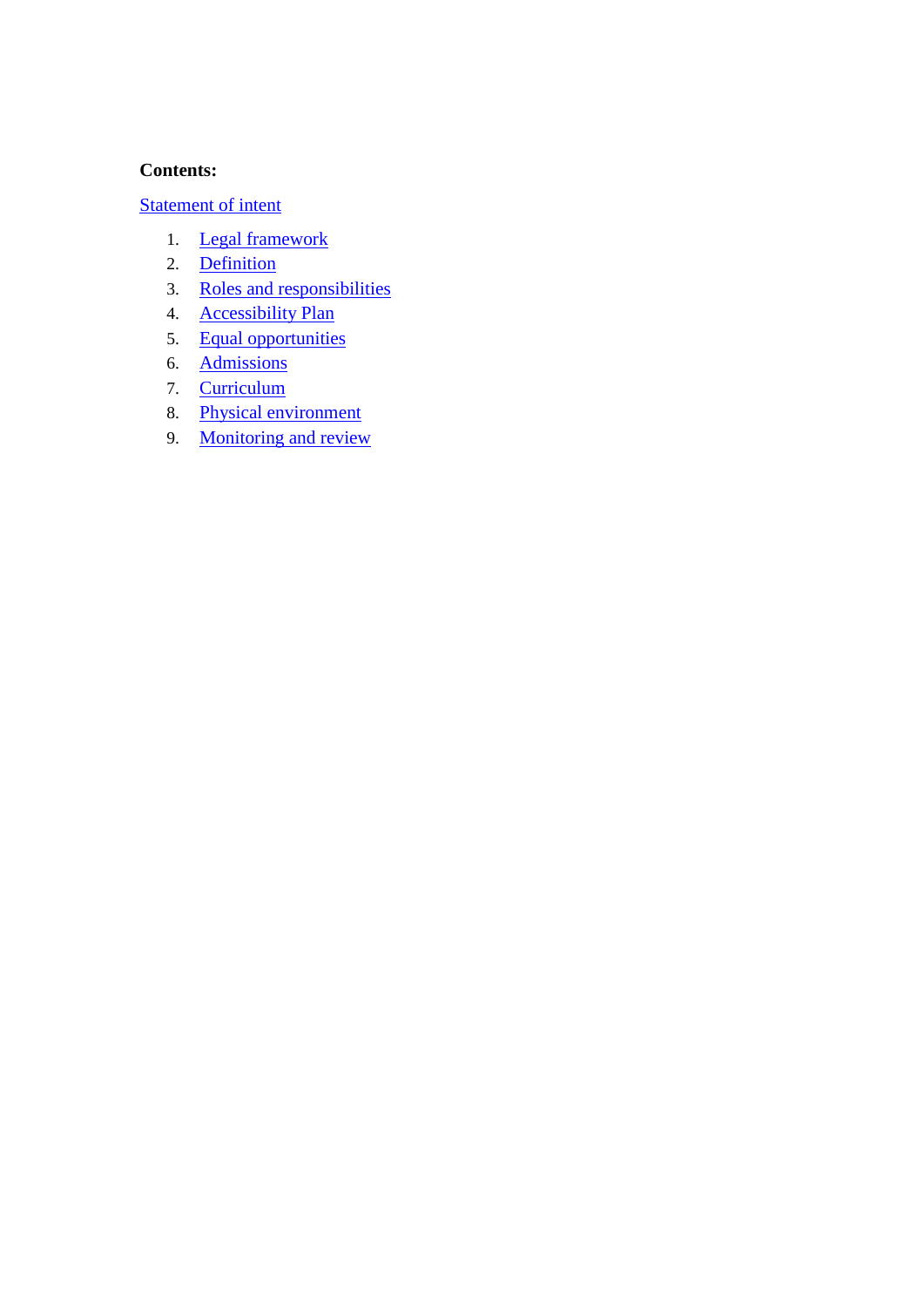#### **Statement of intent**

Low Ash Primary School is committed to taking all steps to avoid placing anyone at a substantial disadvantage and works closely with pupils with disabilities, their families and any relevant outside agencies in order to remove any potential barriers to their learning experience.

The school is active in promoting an inclusive positive environment by ensuring that every pupil is given equal opportunity to develop socially, to learn and to enjoy school life. The school continually looks for ways to improve accessibility within the school through data collection, parent questionnaires and discussions.

This policy must be adhered to by all staff members, pupils, parents and visitors.

| Signed by: | Headteacher        | Date: | 27.1.21 |
|------------|--------------------|-------|---------|
|            | Chair of governors | Date: | 27.1.21 |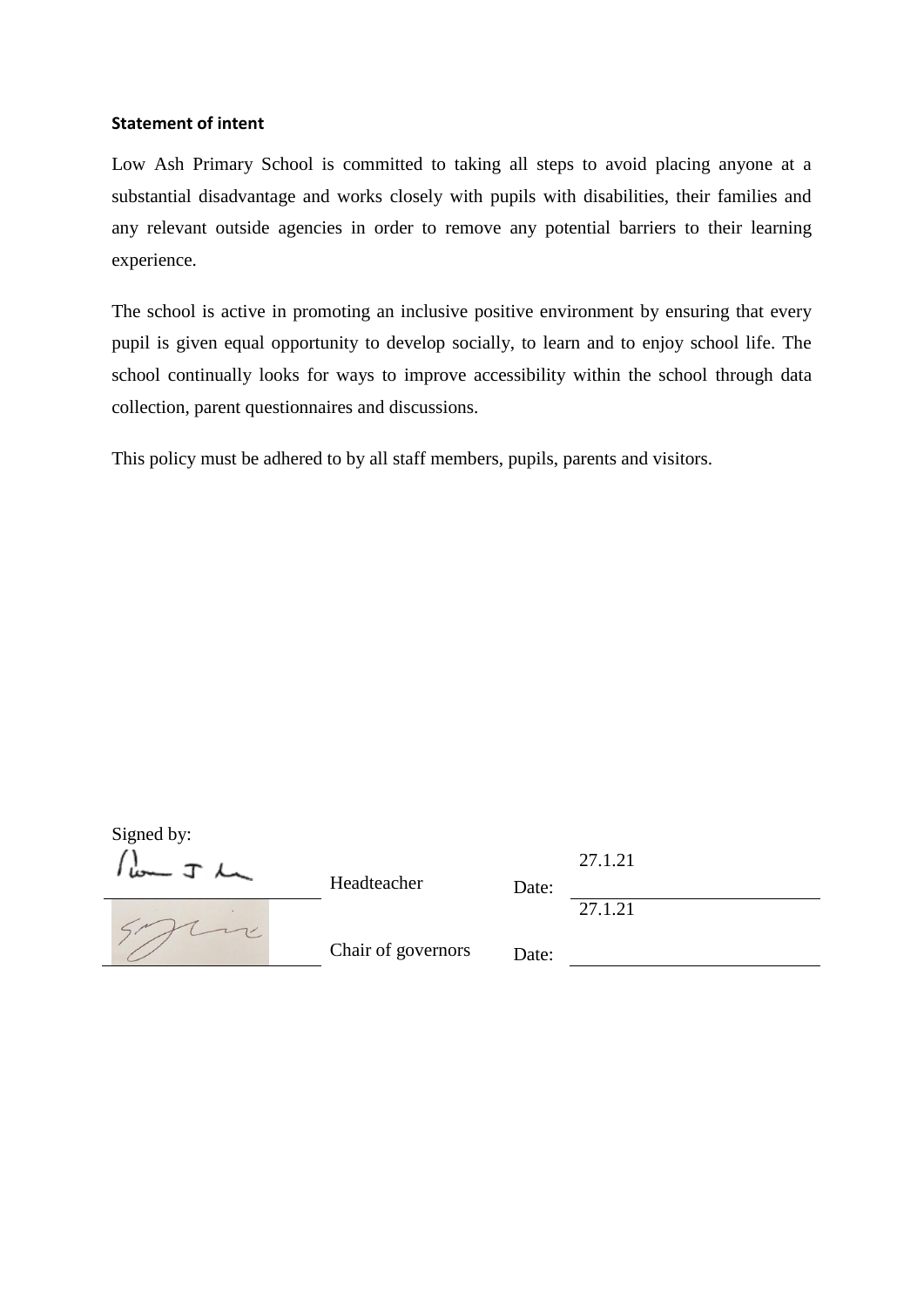#### *Legal framework*

This policy has due regard to legislation including, but not limited to, the following: United Nations Convention on the Rights of the Child United Nations Convention on the Rights of Persons with Disabilities Human Rights Act 1998 Special Educational Needs and Disability Regulations 2014 Education and Inspections Act 2006 Equality Act 2010 The Education Act 1996 The Children and Families Act 2014 The Equality Act 2010 (Specific Duties and Public Authorities) Regulations 2017

This policy has due regard to national guidance including, but not limited to, the following: DfE (2014) 'The Equality Act 2010 and schools' DfE (2015) 'Special educational needs and disability code of practice: 0 to 25 years'

This policy will be used in conjunction with the following school policies and procedures: Equality and Diversity Policy Early Years Foundation Stage (EYFS) Policy Inclusion Policy (including SEND) Admissions Policy Behaviour and Anti-Bullying Policy Medical Policy Curriculum Policy Health and Safety Policy School Development Plan GDPR Data Protection Policy

#### *Definition*

A person is defined as having a disability if they have a physical or mental impairment that has an adverse, substantial and long-term effect on their ability to carry out normal day-to-day activities. The Equality Act 2010 means that schools cannot unlawfully discriminate against pupils because of their age, disability, gender reassignment, race, religion or belief, sex or sexual orientation, pregnancy or maternity, marriage or civil partnership.

#### *Roles and responsibilities*

Staff members will act in accordance with the school's Accessibility Policy and Accessibility Plan at all times.

The Inclusion Leader, in conjunction with the headteachers and site manager, will create an Accessibility Plan with the intention of improving the school's accessibility.

The governing body will be responsible for monitoring the Accessibility Plan.

The full governing body will approve the Accessibility Plan before it is implemented.

All staff members are responsible for ensuring that their actions do not discriminate against any pupil, parent or colleague.

The Inclusion Leader will ensure that staff members are aware of pupils' disabilities and medical conditions where necessary.

During a new pupil's induction, the headteachers and Inclusion Leader will establish whether the pupil has any disabilities or medical conditions which the school should be aware of.

The headteachers and Inclusion Leader are responsible for consulting with relevant and reputable experts if challenging situations regarding pupils with disabilities arise.

The headteachers, governing body and SLT will work closely with the LA and external agencies to effectively create and implement the school's Accessibility Plan.

The Inclusion Leader (SENCo) will work closely with the headteachers and governing body to ensure that pupils with SEND are appropriately supported.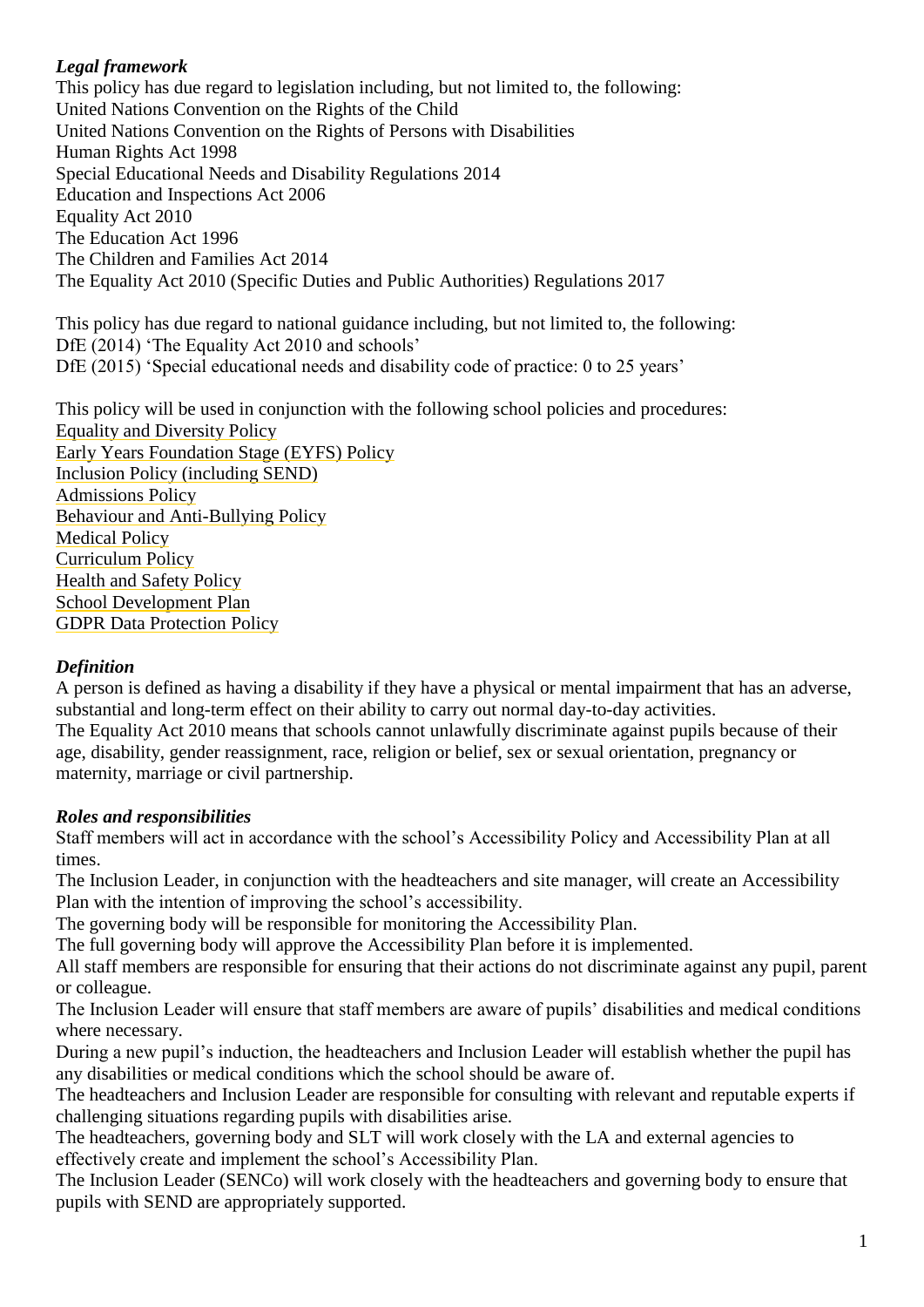All staff members and governors will partake in whole-school training on equality issues related to the Equality Act 2010.

Designated staff members will be trained to effectively support pupils with medical conditions, for example, understanding how to administer insulin.

# *Accessibility Plan*

The Accessibility Plan will be structured to complement and support the school's Equality and Diversity Policy, as well as the Inclusion Policy (including SEND).

The Accessibility Plan will be presented as either a freestanding document or as part of another document, such as the Accessibility Audit.

The school's Accessibility Plan demonstrates how access will be improved for pupils with disabilities, staff, parents and visitors to the school within a given timeframe.

The plan has the following key aims:

To increase the extent to which pupils with disabilities can participate in the curriculum

To improve and maintain the school's physical environment to enable pupils with disabilities to take advantage of the facilities and education on offer

To improve the availability and delivery of written information to pupils, staff, parents and visitors with disabilities.

The intention is to provide a projected plan for a three-year period ahead of the next review date, which will be in January 2024.

If it is not feasible to undertake all the plans/works during the lifespan of the Accessibility Plan, some items will roll forward into subsequent plans.

The Accessibility Plan will be used to measure the necessity of making reasonable adjustments in order to accommodate the needs of people with disabilities where practicable.

The Accessibility Plan will be used to advise other school planning documents and will be reported upon annually in respect of progress and outcomes.

Both the Accessibility Policy and Accessibility Plan will be published on the school website.

The school will collaborate with the LA in order to effectively develop and implement the plan.

An access audit will be undertaken by the Inclusion Leader, headteachers and site manager every year.

The school will provide adequate resources for implementing plans, ensuring pupils are sufficiently supported.

During Ofsted inspections, the inspectorate may include the school's Accessibility Plan as part of their review.

The LA will prepare accessibility strategies based on the same principles as the school's Accessibility Plan. The LA will provide auxiliary aids and services where necessary to help the school provide suitable support to pupils with disabilities.

# *Equal opportunities*

The school strives to ensure that all existing and potential pupils are given the same opportunities. The school is committed to developing a culture of inclusion, support and awareness.

Staff members will be aware of any pupils who are at a substantial disadvantage and will take the appropriate steps to ensure the pupil is effectively supported.

The Accessibility Plan will detail any barriers which are hindering the opportunities for pupils with SEND. The aim of the plan is to take appropriate measures in order to overcome these barriers, allowing all pupils equal opportunities.

Wherever possible, teaching staff will adapt their lesson plans and the curriculum to allow all pupils to reach their full potential and receive the support they need.

The school will ensure that all extracurricular activities are accessible to all pupils and make reasonable adjustments to allow pupils with SEND to participate in all school activities.

# *Admissions*

The school will act in accordance with the Admissions Policy.

The school will apply the same entry criteria to all pupils and potential pupils.